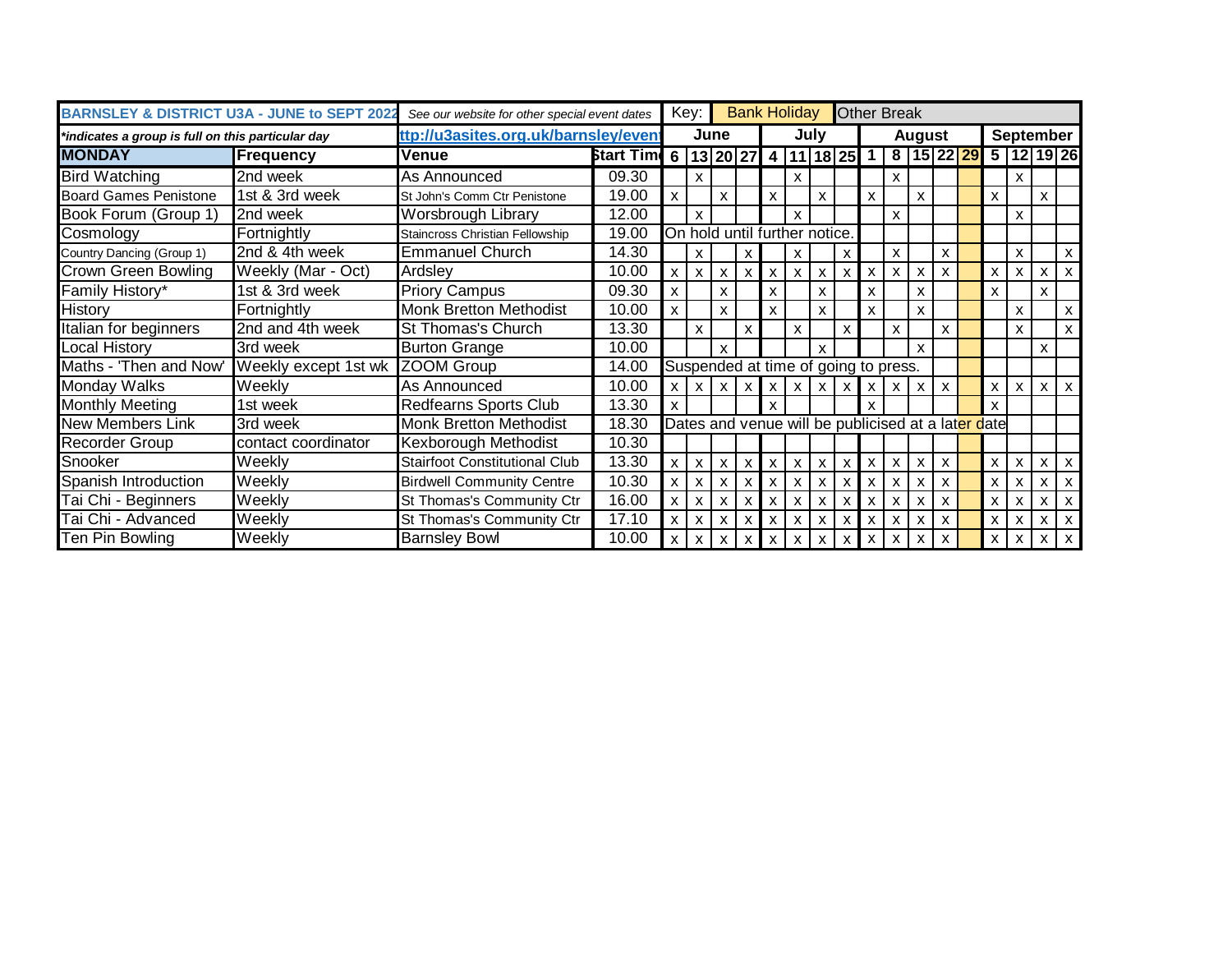| <b>BARNSLEY &amp; DISTRICT U3A - JUNE to SEPT 2022</b> |                            | See our website for other special event dates |                     |                           | Key:         |              | <b>Bank Holiday</b> |                           |                           |      |   |                           |                           |               | <b>Other Break</b> |              |                           |   |                                                                             |                           |
|--------------------------------------------------------|----------------------------|-----------------------------------------------|---------------------|---------------------------|--------------|--------------|---------------------|---------------------------|---------------------------|------|---|---------------------------|---------------------------|---------------|--------------------|--------------|---------------------------|---|-----------------------------------------------------------------------------|---------------------------|
| *indicates a group is full on this particular day      |                            | ttp://u3asites.org.uk/barnsley/event          |                     |                           |              | June         |                     |                           |                           | Julv |   |                           |                           | <b>August</b> |                    |              |                           |   | <b>September</b>                                                            |                           |
| <b>TUESDAY</b>                                         | Frequency                  | Venue                                         | <b>Start Time</b> 7 |                           |              |              |                     |                           |                           |      |   |                           |                           |               |                    |              |                           |   | 14  21  28   5    12   19   26   2    9    16   23   30   6    13   20   27 |                           |
| Book Forum (Group 2)                                   | 1st Week                   | <b>Birdwell Community Centre</b>              | 11.30               | X                         |              |              |                     | X                         |                           |      |   | X                         |                           |               |                    |              | X                         |   |                                                                             |                           |
| <b>Bridge</b>                                          | Weekly                     | <b>Priory Campus</b>                          | 18.00               | $\pmb{\chi}$              | X            | $\mathsf{x}$ | X                   | X                         | X                         | X    | x | х                         | X                         | $\mathsf{x}$  | X                  | X            | X                         | X | X                                                                           | l x                       |
| Choir                                                  | Weekly                     | <b>Emmanuel Methodist Church</b>              | 13.45               | $\mathsf{x}$              | X            | $x \mid$     | X                   | $\mathsf{x}$              | X                         | X    | X | X                         | $\boldsymbol{\mathsf{x}}$ | $\mathsf{x}$  | $\mathsf{x}$       | X            | $\boldsymbol{\mathsf{x}}$ | X |                                                                             |                           |
| Crown Green Bowling *                                  | Weekly (Mar - Oct) Ardsley |                                               | 10.00               | X                         | X            | $\times$     | X                   | X                         |                           |      |   |                           | X                         | $\mathsf{x}$  | X                  | x            | X                         | X | X                                                                           |                           |
| Crown Green Bowling Penistone *                        | Weekly (Apr - Oct)         | Penistone Bowling Club                        | 10.30               | X                         | X            | $\times$     | X                   | $\mathsf{x}$              |                           |      | x |                           | X                         | $\mathsf{x}$  | X                  | X            |                           |   |                                                                             |                           |
| Cycling                                                | Fortnightly (Feb - Nov)    | As Announced                                  | 10.00               | $\pmb{\times}$            |              | $\mathsf{x}$ |                     | $\boldsymbol{\mathsf{x}}$ |                           | X    |   | X                         |                           | X             |                    | X            |                           | X |                                                                             |                           |
| <b>Flutes Galore</b>                                   | Weekly                     | <b>Monk Bretton Methodist</b>                 | 10.00               | $\boldsymbol{\mathsf{x}}$ | X            | $\times$     | X                   | X                         | X                         | x    | x | X                         | X                         | x             | X                  | X            | X                         | X | X                                                                           |                           |
| Francophile (French)                                   | Weekly except 1st wk       | <b>Birdwell Community Centre</b>              | 11.15               |                           | $\mathsf{x}$ | $\mathsf{x}$ | X                   |                           | X                         | x    |   |                           | X                         | x             | X                  | X            |                           | X | X                                                                           |                           |
| French Language & Culture                              | Weekly                     | <b>Birdwell Community Centre</b>              | 09.45               | $\boldsymbol{\mathsf{x}}$ | X            | $\times$     | X                   | X                         | X                         | X    | x |                           | $\boldsymbol{\mathsf{x}}$ | X             | $\mathsf{x}$       | X            | $\boldsymbol{\mathsf{x}}$ | X | X                                                                           |                           |
| Geography                                              | 1st & 3rd Weeks            | Penistone Scout Hut                           | 14.00               | $\boldsymbol{\mathsf{x}}$ |              | X            |                     | X                         |                           | X    |   | X                         |                           | X             |                    |              | X                         |   | X                                                                           |                           |
| Motorbike Group                                        | 1st Week                   | As announced/subject to weather               | TBA                 | $\boldsymbol{\mathsf{x}}$ |              |              |                     | $\boldsymbol{\mathsf{x}}$ |                           |      |   | X                         |                           |               |                    |              | X                         |   |                                                                             |                           |
| <b>Occasions Darfield</b>                              | 2nd Week                   | Darfield Church Hall                          | 15.00               |                           | X            |              |                     |                           | X                         |      |   |                           | X                         |               |                    |              |                           | X |                                                                             |                           |
| Painting & Drawing for Pleasure                        | Weekly                     | Worsbrough Bridge Social Club                 | 10.00               | $\pmb{\chi}$              | X            | x            | X                   | $\boldsymbol{\mathsf{x}}$ | X                         | X    | X | $\boldsymbol{\mathsf{x}}$ | X                         | X.            | X                  | X            | $\boldsymbol{\mathsf{x}}$ | X | X                                                                           | l x                       |
| Patchwork Projects Penistone                           | 1st & 3rd Weeks            | Penistone Scout Hut                           | 14.00               | $\mathsf{x}$              |              | $\mathsf{x}$ |                     | $\boldsymbol{\mathsf{x}}$ |                           | X    |   | X                         |                           | X             |                    |              | $\boldsymbol{\mathsf{x}}$ |   | X                                                                           |                           |
| <b>Walking Group Penistone</b>                         | 2nd & 4th Week             | As Announced                                  | 10.00               |                           | X            |              | X                   |                           | $\boldsymbol{\mathsf{x}}$ |      | X |                           | X                         |               | X                  |              |                           | X |                                                                             | $\boldsymbol{\mathsf{x}}$ |
| Racketball                                             | Weekly                     | Stocksbridge Leisure Centre                   | 10.30               | $\pmb{\chi}$              | X            | x            | X                   | $\boldsymbol{\mathsf{x}}$ | X                         | X    | x | X                         | X                         | $\mathsf{x}$  | $\mathsf{x}$       | X            | $\boldsymbol{\mathsf{x}}$ | X | X                                                                           |                           |
| Sequence Dancing 2                                     | Weekly                     | <b>Birdwell Community Centre</b>              | 14.00               | $\mathsf{x}$              | X            | $x \mid$     | X                   | X                         | X                         | X    | X | X                         | X                         | $\mathsf{x}$  | X                  | $\mathsf{x}$ | $\boldsymbol{\mathsf{x}}$ | X | X                                                                           |                           |
| Sew Much To Do                                         | Fortnightly                | Wombwell Methodist Church                     | 10.00               | $\mathsf{x}$              |              | $\mathsf{x}$ |                     | X                         |                           | X    |   | $\boldsymbol{\mathsf{x}}$ |                           | x             |                    | X            |                           | X |                                                                             | $\boldsymbol{\mathsf{x}}$ |
| <b>Stories for Pleasure</b>                            | Fortnightly                | <b>Emmanuel Methodist Church</b>              | 18.30               |                           | X            |              | X                   |                           | X                         |      | X |                           | X                         |               | X                  |              | X                         |   | X                                                                           |                           |
| Table Tennis                                           | Weekly                     | <b>Valley Community Centre</b>                | 14.00               | $\pmb{\mathsf{x}}$        | X            | $\times$     | X                   | $\mathsf{x}$              | X                         | X    | X | X                         | X                         | $\mathsf{x}$  | x                  | X            | X                         | X | X                                                                           |                           |
| <b>Tuesday Gardeners</b>                               | Fortnightly                | As Announced                                  | 14.00               | $\mathsf{x}$              |              | $\mathsf{x}$ |                     | $\boldsymbol{\mathsf{x}}$ |                           | X    |   | X                         |                           | X             |                    | X            |                           | X |                                                                             | $\boldsymbol{\mathsf{x}}$ |
| Tuesday Walking *                                      | Fortnightly                | As Announced                                  | 10.00               |                           | $\mathsf{x}$ |              | X                   |                           |                           |      | X |                           | X                         |               | x                  |              | X                         |   | X                                                                           |                           |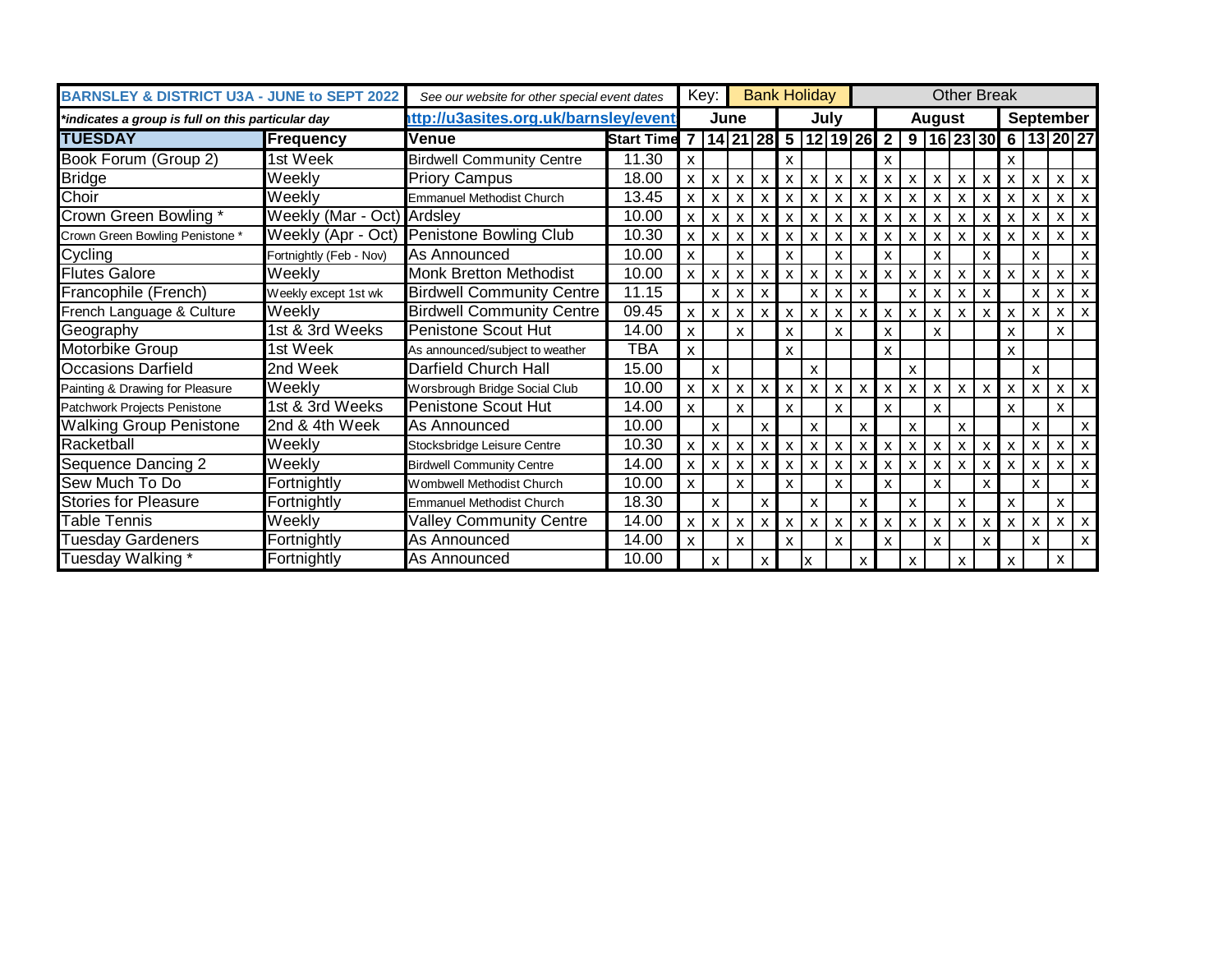| <b>BARNSLEY &amp; DISTRICT U3A - JUNE to SEPT</b> |                    | See our website for other special event dates |                             |                           | Key:         |              | <b>Bank Holiday</b>       |                           |              |              |                           |                           |              |                                                             |        | <b>Other Break</b>        |          |              |                           |                  |              |
|---------------------------------------------------|--------------------|-----------------------------------------------|-----------------------------|---------------------------|--------------|--------------|---------------------------|---------------------------|--------------|--------------|---------------------------|---------------------------|--------------|-------------------------------------------------------------|--------|---------------------------|----------|--------------|---------------------------|------------------|--------------|
| *indicates a group is full on this particular day |                    | http://u3asites.org.uk/barnsley/events        |                             |                           |              | June         |                           |                           |              |              | Julv                      |                           |              |                                                             | August |                           |          |              |                           | <b>September</b> |              |
| <b>IWEDNESDAY</b>                                 | Frequency          | <b>Venue</b>                                  | <b>Start Time</b>           | 1 <sup>1</sup>            |              |              |                           |                           |              |              |                           |                           |              | 8   15   22   29   6   13   20   27   3   10   17   24   31 |        |                           |          |              |                           | 14 21 28         |              |
| Art for Beginners                                 | Fortnightly        | <b>St Thomas's Community Centre</b>           | 10.00                       | X                         |              |              |                           |                           |              | x            |                           | χ                         |              | x                                                           |        | X                         |          | X            |                           | x                |              |
| Country Dancing (Group 2) 2nd & 4th Wk            |                    | <b>Emmanuel Church</b>                        | 14.15                       |                           |              |              | Not currently meeting     |                           |              |              |                           |                           |              |                                                             |        |                           |          |              |                           |                  |              |
| <b>Creative Writing</b>                           | Fortnightly        | <b>Emmanuel Church</b>                        | 19.00                       | X                         |              | x            |                           | x                         |              | x            |                           | X                         |              | x                                                           |        | X                         |          | X            |                           | x                |              |
| <b>Crown Green Bowling</b>                        | Weekly (Mar-Oct)   | Ardslev                                       | 10.00                       | $\mathsf{x}$              | $\mathsf{x}$ | $\times$     | $\boldsymbol{\mathsf{x}}$ | $\boldsymbol{\mathsf{x}}$ | $\mathsf{x}$ | $\mathsf{x}$ | $\boldsymbol{\mathsf{x}}$ | X                         | $\mathsf{x}$ | x                                                           | X      | $\mathsf{x}$              | $\times$ | $\mathsf{x}$ | $\boldsymbol{\mathsf{X}}$ | <b>X</b>         | $\mathsf{x}$ |
| <b>Current Affairs</b>                            | <b>Fortnightly</b> | Mapplewell & Staincross V Hall                | 10.00                       | $\mathbf{x}$              |              | $\mathsf{x}$ |                           | X                         |              | X            |                           | X                         |              | X.                                                          |        | X                         |          | X            |                           | x                |              |
| Genealogy                                         | Fortnightly        | Dodworth Miners Welfare                       | 10.00<br>AM<br>12.00<br>PM. |                           | x            |              | X                         |                           | X            |              | X                         |                           |              |                                                             | x      |                           |          |              | x                         |                  | X            |
| <b>French Conversation</b>                        | Fortnightly        | <b>Birdwell Community Centre</b>              | 14.00                       | $\mathsf{x}$              |              | X            |                           | X                         |              | X            |                           | X                         |              | x                                                           |        | X                         |          | X            |                           | x                |              |
| <b>Games Galore</b>                               | Weekly             | <b>Birdwell Community Centre</b>              | 14.00                       | $\mathsf{X}$              | $\mathsf{x}$ | $\times$ 1   | $\mathsf{x}$              | $\boldsymbol{\mathsf{x}}$ | $\mathsf{x}$ | X            | X                         | х                         | $\mathsf{x}$ | X                                                           | x      | $\boldsymbol{\mathsf{x}}$ | $\times$ | $\mathsf{x}$ | X                         | x                | x            |
| <b>Literature Group</b>                           | Fortnightly        | <b>Monk Bretton Methodist</b>                 | 14.00                       |                           | X            |              | X                         |                           | X            |              | x                         |                           | x            |                                                             | X      |                           |          |              | X                         |                  | X            |
| <b>Quilting Bee</b>                               | Fortnightly        | Wombwell Methodist Church                     | 09.30                       |                           | X            |              | X                         |                           | X            |              | X                         |                           | X            |                                                             | x      |                           |          |              | X                         |                  | x            |
| Solo Club                                         | 2nd Week           | Staincross Christian Fellowship               | 18.30                       |                           | X            |              |                           |                           |              | X            |                           |                           |              | x                                                           |        |                           |          |              | X                         |                  |              |
| Stringalongs (Ukulele)                            | Fortnightly        | Darby & Joan Club, Darton                     | 14.15                       |                           |              | x            |                           | X                         |              | X            |                           | X                         |              |                                                             |        |                           |          | X            |                           | X                |              |
| <b>Ukecanplayers</b>                              | Fortnightly        | Kexborough Methodist Church                   | 14.00                       |                           | X            |              | X                         |                           | $\mathsf{x}$ |              | X                         |                           | x            |                                                             | X      |                           | X        |              | X                         |                  | x            |
| <b>Wednesday Ramblers</b>                         | Weekly             | As Announced                                  | 10.00                       | $\boldsymbol{\mathsf{x}}$ | X            | $\times$ 1   | X                         | X                         | $\mathsf{x}$ | X            | X                         | $\boldsymbol{\mathsf{x}}$ | $\mathsf{x}$ | X                                                           | X      | $\mathsf{x}$              | $\times$ | $\mathsf{x}$ | $\mathsf{x}$              | X.               | $\mathsf{x}$ |
| <b>Whist &amp; Dominoes</b>                       | Fortnightly        | Staincross Christian Fellowship               | 14.00                       | $\boldsymbol{\mathsf{x}}$ |              |              |                           | x                         |              | x            |                           |                           |              | x                                                           |        | x                         |          | x            |                           | X                |              |

*NB: Games Galore All games, including Canasta, are now available every week Meets fortnightly for 4 hours, morning starts at 10am and afternoon starts at 12pm Members can come to both sessions if they so wish.*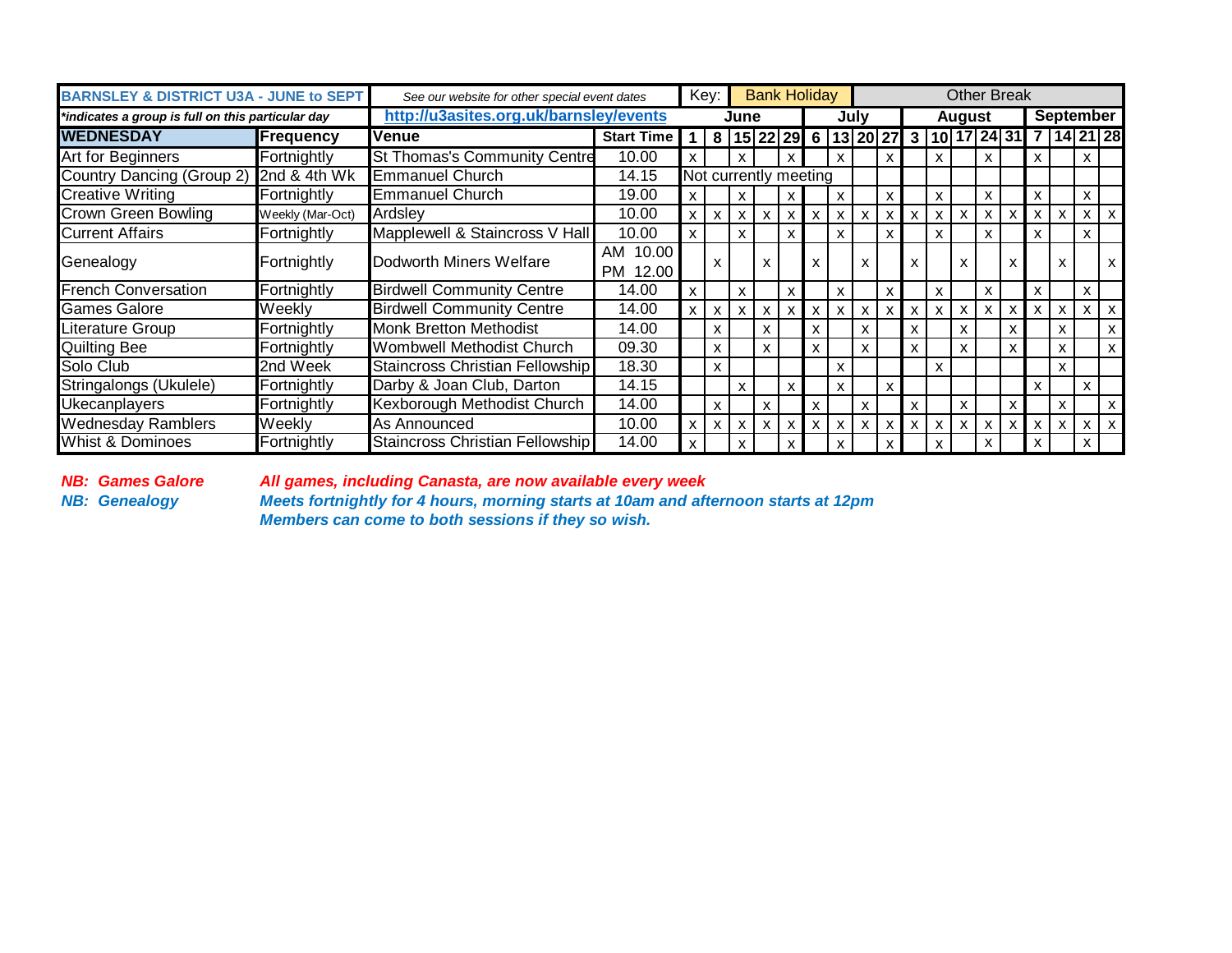| <b>BARNSLEY &amp; DISTRICT U3A - JUNE to SEPT 2022</b> |                               | See our website for other special event dates |                   |                           | Key:                      |                              | <b>Bank Holiday</b>       |                           |                           |                           |                           |                                    |              |                           | <b>Other Break</b>        |                           |                           |                           |                           |                           |                           |
|--------------------------------------------------------|-------------------------------|-----------------------------------------------|-------------------|---------------------------|---------------------------|------------------------------|---------------------------|---------------------------|---------------------------|---------------------------|---------------------------|------------------------------------|--------------|---------------------------|---------------------------|---------------------------|---------------------------|---------------------------|---------------------------|---------------------------|---------------------------|
| *indicates a group is full on this particular day      |                               | http://u3asites.org.uk/barnsley/events        |                   |                           |                           | June                         |                           |                           |                           |                           | July                      |                                    |              |                           | <b>August</b>             |                           |                           | <b>September</b>          |                           |                           |                           |
| <b>THURSDAY</b>                                        | <b>Frequency</b>              | <b>Venue</b>                                  | <b>Start Time</b> | $\overline{2}$            |                           |                              |                           |                           |                           |                           |                           | 9 16 23 30 7 14 21 28 4 11 18 25 1 |              |                           |                           |                           |                           |                           | 8 15 22 29                |                           |                           |
| <b>Birdwell Buddies</b>                                | 4th Week                      | <b>Birdwell Community Assn</b>                | 16.00             |                           |                           |                              | $\boldsymbol{\mathsf{x}}$ |                           |                           |                           |                           | $\mathsf{x}$                       |              |                           |                           | $\boldsymbol{\mathsf{x}}$ |                           |                           |                           | $\mathsf{x}$              |                           |
| <b>Brush Strokes</b>                                   | Fortnightly                   | <b>Monk Bretton Methodist</b>                 | 10.30             |                           | X                         |                              | $\pmb{\mathsf{X}}$        |                           | $\mathsf{x}$              |                           | X                         |                                    | X            |                           | $\boldsymbol{\mathsf{x}}$ |                           | $\mathsf{x}$              |                           | X                         |                           | X                         |
| <b>Bus Pass Walkers *</b>                              | 1st & 3rd Weeks               | As Announced                                  | Varies            |                           |                           | X                            |                           |                           | X                         |                           | X                         |                                    | $\mathsf{x}$ |                           | $\mathsf{x}$              |                           | $\boldsymbol{\mathsf{x}}$ |                           | $\mathsf{x}$              |                           |                           |
| Canasta                                                | $\overline{\mathsf{W}}$ eekly | Ardsley Oaks WMC                              | 18.30             | $\mathbf{x}$              | $\boldsymbol{\mathsf{x}}$ | $\mathsf{x}$                 | $\pmb{\mathsf{X}}$        | X                         | $\mathsf{x}$              | X                         | $\boldsymbol{\mathsf{x}}$ | X                                  | $\mathsf{x}$ | $\boldsymbol{\mathsf{x}}$ | $x \mid$                  | X                         | $\mathsf{x}$              | X                         | $\boldsymbol{\mathsf{x}}$ | $\pmb{\mathsf{X}}$        | $\mathsf X$               |
| Canasta Penistone                                      | 2nd & 4th Weeks               | Penistone Leisure Centre                      | 16.00             |                           | $\mathbf{x}$              |                              | $\boldsymbol{\mathsf{x}}$ |                           |                           | $\boldsymbol{\mathsf{x}}$ |                           | $\boldsymbol{\mathsf{x}}$          |              | $\boldsymbol{\mathsf{x}}$ |                           |                           |                           | $\mathsf{x}$              |                           | $\boldsymbol{\mathsf{x}}$ |                           |
| Computers - Word & Excel                               | Weekly                        | ZOOM Group                                    | 14.00             |                           |                           | On hold until further notice |                           |                           |                           |                           |                           |                                    |              |                           |                           |                           |                           |                           |                           |                           |                           |
| Crown Green Bowling Ardsley                            | Weekly (Mar - Oct)            | Ardsley                                       | 10.00             | $\boldsymbol{\mathsf{x}}$ | $\boldsymbol{\mathsf{x}}$ | $\times$                     | $\mathsf{x}$              | $\boldsymbol{\mathsf{x}}$ | X                         | X                         | $\boldsymbol{\mathsf{x}}$ | X                                  | $\mathsf{x}$ | $\mathsf{x}$              | $\boldsymbol{\mathsf{x}}$ | $\boldsymbol{\mathsf{x}}$ | $\mathsf{x}$              | $\mathsf{x}$              | $\boldsymbol{\mathsf{x}}$ | $\mathsf{x}$              | $\boldsymbol{\mathsf{x}}$ |
| Crown Green Bowling Carlton                            | Weekly                        | <b>Carlton Bowling Club</b>                   | 10.00             |                           | $\mathsf{x}$              | $\times$                     | $\mathsf{x}$              | $\mathsf{x}$              | $\mathsf{x}$              | X                         | $\boldsymbol{\mathsf{x}}$ | X                                  | $\mathsf{x}$ | X                         | $\mathsf{x}$              | X                         | $\mathsf{x}$              | $\boldsymbol{\mathsf{x}}$ | $\mathsf{x}$              | $\mathsf{x}$              | $\mathsf{x}$              |
| <b>Curry Night</b>                                     | ast wk each alt month         | Varies                                        | 19.00             |                           |                           | On hold until further notice |                           |                           |                           |                           |                           |                                    |              |                           |                           |                           |                           |                           |                           |                           |                           |
| Dearne Valley Explorers                                | Last week                     | As announced                                  | 13.30             |                           |                           |                              |                           | X                         |                           |                           |                           | $\boldsymbol{\mathsf{x}}$          |              |                           |                           | $\boldsymbol{\mathsf{x}}$ |                           |                           |                           |                           | $\mathsf{X}$              |
| <b>German Conversation Gruppe</b>                      | Fortnightly                   | <b>Emmanuel Methodist Church</b>              | 16.00             |                           |                           | X                            |                           | $\boldsymbol{\mathsf{x}}$ |                           | X                         |                           | X                                  |              | X                         |                           | X                         |                           | X                         |                           | $\boldsymbol{\mathsf{x}}$ |                           |
| Guitar                                                 | Weekly                        | New Hope Methodist                            | 10.30             |                           | $\mathsf{x}$              | $\mathsf{x}$                 | $\boldsymbol{\mathsf{x}}$ | $\mathsf{x}$              | $\boldsymbol{\mathsf{X}}$ | $\mathsf{x}$              | $\boldsymbol{\mathsf{X}}$ | $\mathsf{x}$                       | $\mathsf{x}$ | $\mathsf{x}$              | $\boldsymbol{\mathsf{x}}$ | $\mathsf{x}$              | $\mathsf{x}$              | $\mathsf{x}$              | l x                       | $\mathsf{x}$              | $\mathsf{x}$              |
| Italian Night                                          | As announced                  | Varies                                        | 18.45             |                           | $\mathsf{x}$              |                              |                           |                           |                           |                           |                           |                                    |              |                           |                           |                           |                           |                           |                           |                           | $\mathsf{X}$              |
| Jewellery                                              | 2nd & 4th Weeks               | <b>Tesco (Stairfoot)</b>                      | 13.30             |                           |                           | On hold until further notice |                           |                           |                           |                           |                           |                                    |              |                           |                           |                           |                           |                           |                           |                           |                           |
| Magic                                                  | Fortnightly                   | Tesco (Stairfoot)                             | 16.30             |                           |                           | On hold until further notice |                           |                           |                           |                           |                           |                                    |              |                           |                           |                           |                           |                           |                           |                           |                           |
| Motorbike Group                                        | 3rd Week                      | As announced/subject to weather               | <b>TBA</b>        |                           |                           | X                            |                           |                           |                           |                           | X                         |                                    |              |                           | X                         |                           |                           |                           | X                         |                           |                           |
| Naturequest                                            | 2nd Week                      | As Announced                                  | Varies            |                           | $\mathsf{x}$              |                              |                           |                           |                           | X                         |                           |                                    |              | $\mathsf{x}$              |                           |                           |                           | $\mathsf{x}$              |                           |                           |                           |
| Old Blowers (Brass Instruments)                        | Weekly                        | Dodworth Miners Welfare                       | 10.00             |                           | $\pmb{\times}$            | x                            | $\pmb{\chi}$              | $\boldsymbol{\mathsf{x}}$ | $\boldsymbol{\mathsf{x}}$ | X                         | $\boldsymbol{\mathsf{x}}$ | $\boldsymbol{\mathsf{x}}$          | $\mathsf{x}$ | $\boldsymbol{\mathsf{x}}$ | $\mathsf{x}$              | $\boldsymbol{\mathsf{x}}$ | $\pmb{\chi}$              | $\boldsymbol{\mathsf{x}}$ | $\mathbf{x}$              | $\mathsf{x}$              | $\mathsf{x}$              |
| Penistone Drop-in                                      | 1st Week each month           | St John's Comm Ctr Penistone                  | 10.00             |                           | X                         |                              |                           |                           | X                         |                           |                           |                                    | X            |                           |                           |                           | X                         |                           |                           |                           |                           |
| Singalong for Fun                                      | Fortnightly                   | Pollyfox Comm Ctr, Dodworth                   | 13.00             |                           | $\mathsf{x}$              |                              | $\boldsymbol{\mathsf{x}}$ |                           | x?                        |                           | $\boldsymbol{\mathsf{x}}$ |                                    | X            |                           | $\boldsymbol{\mathsf{x}}$ |                           | $\mathsf{x}$              |                           | $\boldsymbol{\mathsf{x}}$ |                           | $\mathsf{X}$              |
| <b>Spanish Conversation</b>                            | Fortnightly                   | Alder Close Community Centre                  | 10.00             |                           |                           | X.                           |                           | $\boldsymbol{\mathsf{x}}$ |                           | X                         |                           | X                                  |              | $\boldsymbol{\mathsf{x}}$ |                           | X                         |                           | X                         |                           |                           |                           |
| Ten Pin Bowling                                        | Weeklv                        | <b>Barnsley Bowl</b>                          | 10.00             |                           | $\mathsf{x}$              | $\mathsf{x}$                 | $\boldsymbol{\mathsf{x}}$ | $\boldsymbol{\mathsf{x}}$ | X                         | $\mathsf{x}$              | $\boldsymbol{\mathsf{x}}$ | $\mathsf{x}$                       | X            | $\boldsymbol{\mathsf{x}}$ | $\boldsymbol{\mathsf{x}}$ | <b>X</b>                  | $\boldsymbol{\mathsf{x}}$ | $\mathsf{x}$              | $\boldsymbol{\mathsf{x}}$ | $\mathsf{x}$              | $\mathsf{x}$              |
| Theatre                                                | 2nd & 4th Weeks               | <b>Monk Bretton Methodist</b>                 | 14.00             |                           | X                         |                              | $\mathsf{x}$              |                           |                           | $\mathsf{x}$              |                           | X                                  |              | X                         |                           | X                         |                           | $\mathsf{x}$              |                           | $\mathsf{x}$              |                           |
| <b>Thursday Walkers</b>                                | Odd numbered weeks            | As Announced                                  | Varies            | X                         |                           | X                            |                           | $\boldsymbol{\mathsf{x}}$ | $\boldsymbol{\mathsf{x}}$ |                           | $\boldsymbol{\mathsf{x}}$ |                                    | X            |                           | $\mathsf{x}$              |                           | $\boldsymbol{\mathsf{x}}$ |                           | $\boldsymbol{\mathsf{x}}$ |                           | X                         |
| Thursday Challenging Walks                             | 2nd Week                      | As Announced                                  | Varies            |                           | $\mathsf{x}$              |                              |                           |                           |                           | $\mathsf{x}$              |                           |                                    |              | $\overline{\mathsf{x}}$   |                           |                           |                           | $\mathsf{x}$              |                           |                           |                           |
| <b>Thursday Longer Walks</b>                           | 4th Week                      | As Announced                                  | Varies            |                           |                           |                              | $\boldsymbol{\mathsf{x}}$ |                           |                           |                           |                           | $\boldsymbol{\mathsf{x}}$          |              |                           |                           | X                         |                           |                           |                           | $\mathsf{x}$              |                           |
| <b>Walking Cricket</b>                                 | Weekly                        | Dodworth Miners Welfare                       | 10.00             |                           | X                         | $\mathsf{x}$                 | $\mathsf{x}$              | X                         | $\times$                  | $\mathsf{x}$              | X                         | $\mathsf{x}$                       | $\mathsf{x}$ | X                         | X                         | X                         | $\boldsymbol{\mathsf{x}}$ | X                         | $\boldsymbol{\mathsf{x}}$ | $\mathsf{x}$              | $\mathsf{x}$              |
| Quiz Zoomers                                           | dates as shown                | <b>ZOOM Group</b>                             | 18.30             | $\mathsf{x}$              |                           | X                            |                           | $\mathsf{x}$              |                           |                           |                           |                                    |              | $\mathsf{x}$              |                           | X.                        |                           | $\mathsf{x}$              |                           | $\boldsymbol{\mathsf{x}}$ |                           |

**\* Both the Curry Night and the Italian night have a start time of 19.00 for 19.30**